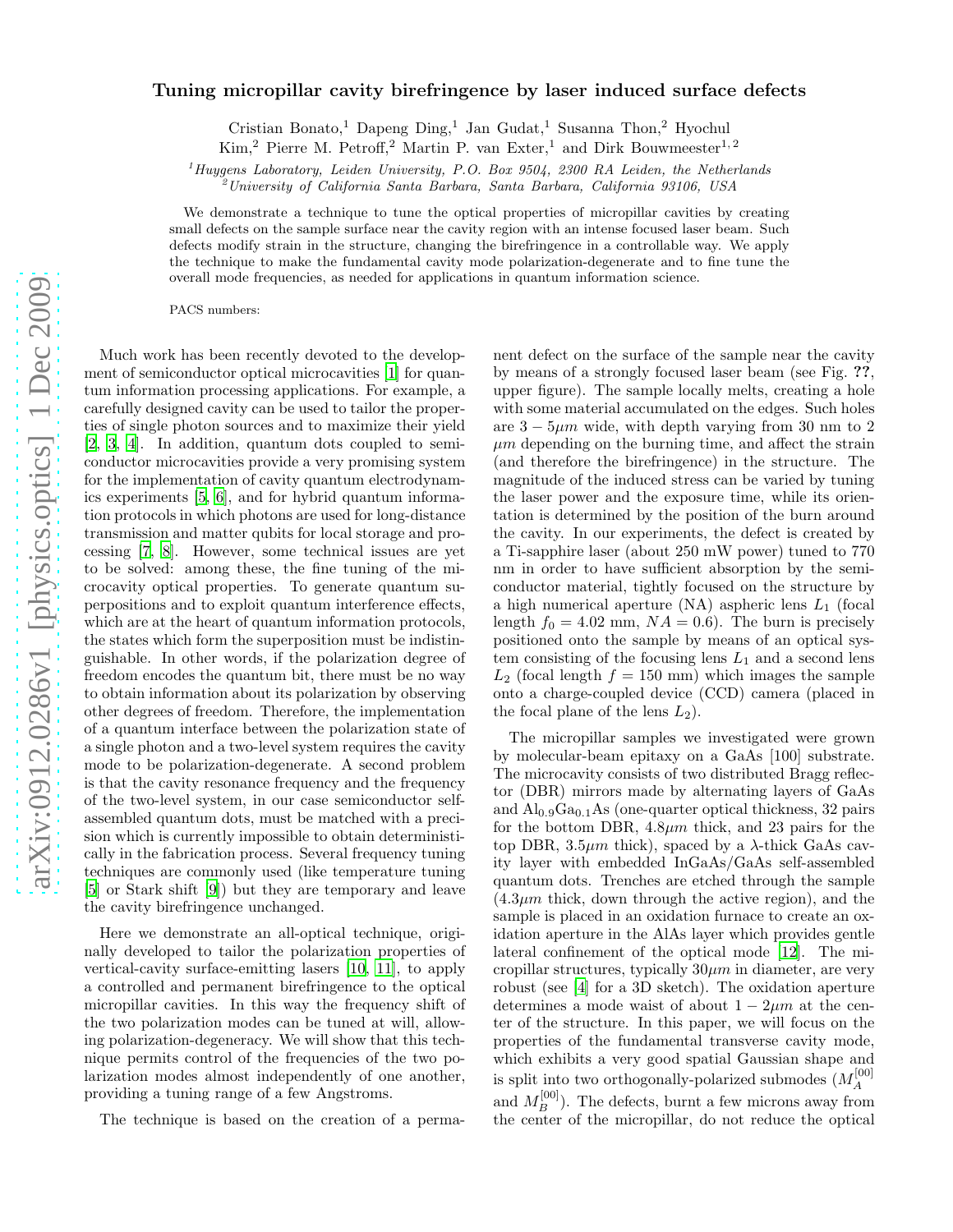quality of the cavity.

The spectrum of the cavity modes can be characterized by pumping the semiconductor material above the bandgap with a Ti-Sapphire beam of a few  $mW$  and observing the cavity-shaped photoluminescence on a spectrometer (resolution 5.5 GHz/pixel) equipped with a CCD array. Its polarization dependence is characterized by placing an analyzer consisting of a fixed linear polarizer and a rotating half-wave plate in front of the spectrometer, so that the polarization state in the spectrometer is constant and the measurements are not affected by the polarization response of the grating.

The spectral splitting of the two polarization modes is typically around few GHz, which is smaller than the spectral width of the mode and comparable to the spectrometer resolution. A direct measurement of the centers of the two overlapping modes is therefore not possible. However, the two modes are orthogonally polarized, so that  $M_A^{[00]}$   $(M_B^{[00]})$ , centered at frequency  $\nu_A$   $(\nu_B)$  dominates completely at some analyzer angle  $\theta_A$  ( $\theta_A + \pi/2$ ). Rotating the analyzer, the center of the peak shifts periodically between  $\nu_A$  and  $\nu_B$ . The accuracy in the determination of the position of the peak can be greatly enhanced beyond the spectrometer resolution by means of a Lorentzian fit of the peak. The periodic oscillations of the peak center as a function of the analyzer angle can be clearly resolved, as shown in Fig. 1. Experimental data for a cavity with no holes burnt are shown by the blue curve: the separation between the central frequencies of the two polarization modes is measured to be  $\Delta \nu = 13.7 \pm 0.3$  GHz. The FWHM of the fundamental mode peak, measured selecting one single polarization mode, is  $30.1 \pm 0.4$  GHz.

Next we modified the cavity by burning holes at locations chosen on the basis of the expected angular and  $1/r$ dependence of the induced strain [\[13](#page-3-12)] (r being the distance of the burn from the cavity center) and of initial tests performed on different cavities. After burning one hole for one minute on the surface between the southern and western trenches (hole (1) on the inset in Fig. 1), close to the cavity center, the splitting is reduced from  $13.7 \pm 0.3$  GHz to  $6.1 \pm 0.7$  GHz. A second hole (2) did not lead to a strong reduction. After burning two more holes on the edge of the eastern trench (holes (3) and (4), each one for one minute), the splitting is reduced to  $\Delta \nu = 2.0 \pm 0.2$  GHz.

More tests were performed on a new cavity in order to understand how the spectrum of the two peaks changes when a hole is burnt at different positions (see Fig. 2). The results are illustrated in Fig. 3, where the central wavelengths of the two polarization peaks  $(\lambda_A \text{ and } \lambda_B)$ are plotted on the horizontal and vertical axes. Each point on the graph corresponds to a hole burnt on the sample. First, eight holes were burnt between the southern and western trenches, starting farther from and moving closer to the cavity centers, and then six more holes were burnt between the northern and the eastern trenches continuing in the same direction (along the [001] crystal lattice orientation). The effect of the first few holes is to reduce the spectral splitting of the two polarization modes, reaching a minimum of  $\Delta \nu = 3.2 \pm 0.4$  GHz. After that,  $\lambda_B$  remains approximately constant, while  $\lambda_A$ increases. The closer the holes are burnt with respect to the center, the larger the frequency shift. Due to the combined effect of the 14 holes burnt along this direction,  $\Delta \nu$  becomes  $108 \pm 1$  GHz and the two peaks can be clearly resolved (inset in Fig. 3). Burning holes along the orthogonal direction,  $\lambda_B$  changes much faster than  $\lambda_A$ . By adjusting the hole orientation and distance from the center, we have a way to tune almost independently the frequency of the two polarization modes with a range of about  $100 - 150$  GHz.

This effect can be explained by a simple model, based on the tensorial relationship between stress, strain and the optical properties of the material (see Appendix A). Essentially, the anisotropic component of the stress changes the splitting and the isotropic component affects the absolute frequencies of the two submodes. In particular, we find that for  $N$  holes burnt along the  $x$  direction:

$$
n_B^{(N)} = n_0 + \left( n_A^{(N)} - n_0 \right) \left( -\frac{\Pi_2}{\Pi_1} \right) \tag{1}
$$

which corresponds to a straight line with slope  $\rho_1$  =  $-\Pi_2/\Pi_1$ .  $\Pi_1$  and  $\Pi_2$  are quantities which depend on the tensorial elastic  $(C_{ij})$  and elasto-optic  $(p_{ij})$  coefficients of the material  $(\Pi_1 = p_{11}C_{11} - p_{12}C_{12}$  and  $\Pi_2 = p_{11}C_{12} - p_{12}C_{11}$ . For the holes burnt along the y direction we find a similar linear relationship with inverted slope  $\rho_2 = -\Pi_1/\Pi_2$ . As can be seen in Fig. 3, the data fit quite well with this model: the fitted slope for the lines is  $4.0 \pm 0.5$ . Literature values for the bulk GaAs and AlAs thermal and elasto-optic properties [\[14\]](#page-3-13) give a slope of around 1.5. However, we do not expect these values to be perfectly compatible since our model does not take into account the bimorphic structure formed by the oxidized AlAs layer and by the DBR mirrors.

The cavity resonance frequency and polarization splitting for holes burnt at room temperature were measured at 4 K, showing values significantly different from the room-temperature ones. We repeated the hole-burning process directly at low-temperature, increasing the burning laser power to 500 mW (532 nm). Polarization degeneracy could be achieved as well as frequency tuning, albeit with a different slope  $\rho_2 = 1.2 \pm 0.5$ . The stability of the effects was tested by warming up and cooling down the device a few times: a difference of the order of 10% was found for the first cooldown after burning (consistent with the results in [\[11\]](#page-3-10)), while the deviation in the splitting is within  $1 - 2$  GHz for the successive cool-downs.

In conclusion, we introduced a technique to permanently tune the polarization and spectral properties of optical micropillar cavities. By laser-burning a small defect on the sample surface near the cavity, we can induce a controllable amount of birefringence in the structure. By adjusting the position of the defect, we control the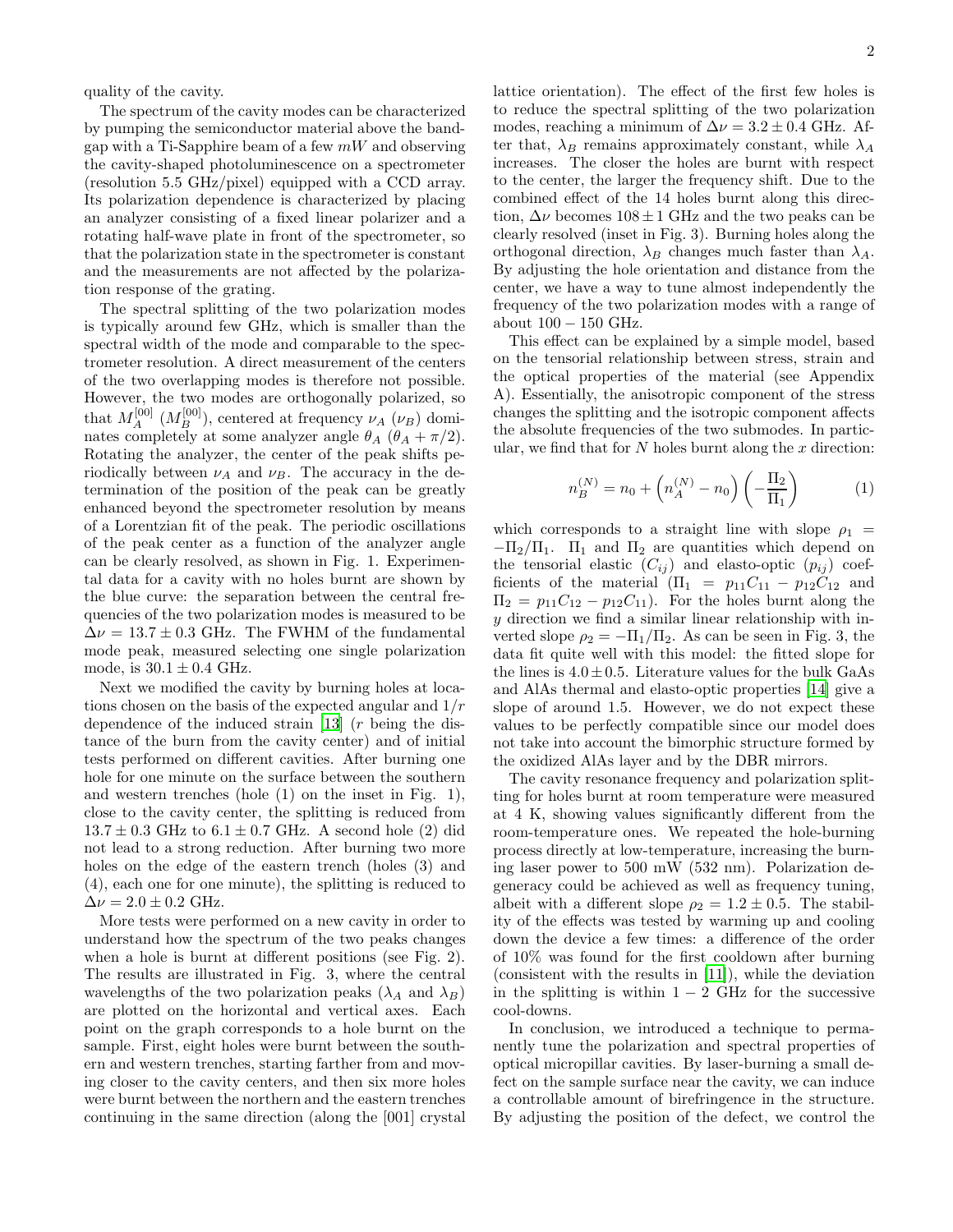central wavelengths of the two polarization submodes of the fundamental cavity mode. This technique enables the implementation of polarization-degenerate semiconductor micropillars for quantum information processing and it may find applications for fine tuning of other kinds of semiconductor microcavities whose optical properties are influenced by material strain, such as photonic crystal defect cavities and microdisk cavities.

### Acknowledgments

This work was supported by the NSF grant 0901886, and the Marie-Curie No. EXT-CT-2006-042580. We thank Brian Ashcroft for the AFM images and Andor for the CCD camera.

### APPENDIX A: MODEL FOR CAVITY RESONANCE TUNING VIA HOT-SPOT BURNING

Here we describe a model to explain the effect of hotspot burning on the modes of micropillar cavities. In particular, we extend the model developed in [\[10,](#page-3-9) [11](#page-3-10)] to account for isotropic strain.

Consider a cavity with a symmetry axis along  $(0, 0, z)$ and suppose that the  $x$  and  $y$  axes are oriented along the crystal lattice axes of a cubic crystal. Stress in the structure is described by the stress tensor:

$$
\sigma = \begin{bmatrix}\n\sigma_{xx} & \sigma_{xy} & \sigma_{xz} \\
\sigma_{yx} & \sigma_{yy} & \sigma_{yz} \\
\sigma_{zx} & \sigma_{zy} & \sigma_{zz}\n\end{bmatrix}
$$
\n(A1)

Suppose now that a hole is burnt at the position  $P(x_0, y_0, 0)$ . Thermal expansion caused by point source heating induces stress, which can be calculated as (see  $[11]$ :

$$
\sigma_{ij} = \gamma \frac{A}{r} \left[ \delta_{ij} - \frac{(x_i - x_i^{(0)})(x_j - x_j^{(0)})}{r^2} \right] \qquad i, j = 1, 2, 3
$$
\n(A2)

where  $\gamma = \alpha (C_{11} - C_{12})(C_{11} + 2C_{12})/6C_{11}$ ,  $C_{ij}$  are the crystal elastic constants and  $\alpha$  is the thermal expansion coefficient. In our experiments, we induce a plastic permanent deformation of the structure, which we assume to have the same form as the stress caused by heating.

The applied stress induces strain in the crystal lattice, as described by:

$$
\sigma_{ij} = C_{ijkl} u_{kl} \tag{A3}
$$

where  ${c_{ijkl}}$  and  ${u_{kl}}$  are respectively the components of the elastic stiffness tensor and of the strain tensor. The lattice strain induces birefringence in the structure, described by a perturbation to the dielectric impermeability tensor B. This is known as the photoelastic effect, described by the elasto-optic tensor  $p_{ijkl}$ :

$$
B_{ij} = p_{ijkl} u_{kl} \tag{A4}
$$

In order to simplify the model we can make the following approximations:

- the cavity is small and holes are burnt quite far from it, so that in the cavity region the perturbation to the permittivity tensor induced by the stress is homogeneous.
- $\bullet$  the cavity is thin in the z direction, so that we can assume no z-dependence of the permittivity tensor. In this case, everything reduces to 2-by-2 tensors.
- we neglect the spatial inhomogeneity of the cavity, which gives the Hermite-Gaussian transverse modes, and we just concentrate on the longitudinal modes.

The permittivity tensor can be diagonalized to find the principal axes (characterized by refractive indices  $n_1$ ) and  $n_2$ ). We assume that the fundamental mode has two orthogonally-polarized submodes, oriented along the anisotropy principal axes, whose wavelength is proportional to the refractive index of the axis.

The perturbation to the dielectric impermeability tensor is:

$$
\delta B = \begin{bmatrix} \delta B_{xx} & \delta B_{xy} \\ \delta B_{xy} & \delta B_{yy} \end{bmatrix}
$$
 (A5)

where, for a  $4\overline{3}m$  cubic crystal,  $\delta B_{xx} = c_0[\Pi_1 \sigma_{xx} \Pi_2 \sigma_{yy}$ ],  $\delta B_{yy} = c_0[-\Pi_2 \sigma_{xx} + \Pi_1 \sigma_{yy}]$ ,  $\delta B_{xy} = \frac{p_{44}}{C_{44}} \sigma_{xy}$ ,  $c_0^{-1} = (C_{11} - C_{12})(C_{11} + 2C_{12}), \ \Pi_1 = p_{11}C_{11} - p_{12}C_{12}$ and  $\Pi_2 = p_{11}C_{12} - p_{12}C_{11}$ . Since  $B_i = 1/n_i^2$ , in the case of a small perturbation:

$$
\Delta n_i \sim -\frac{1}{2} n_0^3 \Delta B_i \tag{A6}
$$

For a hole burnt a distance  $r$  from the cavity center and oriented at an angle  $\theta$ , Eq. (2) gives:

$$
\sigma_{xx} = \gamma \frac{A}{r} \sin^2 \theta
$$
  
\n
$$
\sigma_{yy} = \gamma \frac{A}{r} \cos^2 \theta
$$
 (A7)  
\n
$$
\sigma_{xy} = -\gamma \frac{A}{r} \sin \theta \cos \theta
$$

### 1. Cavity birefringence

In order to tune the birefringence of the cavity, only the anisotropic component of the tensor  $B$  is important. As described in [\[11](#page-3-10)], the birefringence angle is:

$$
\tan 2\phi = \frac{2\delta B_{xy}}{\delta B_{xx} - \delta B_{yy}} = \beta \tan 2\theta
$$
 (A8)

where:

$$
\beta = \frac{2p_{44}}{p_{11} - p_{12}} \frac{C_{11} - C_{12}}{2C_{44}} \frac{C_{11} + 2C_{12}}{C_{11} + C_{12}} \tag{A9}
$$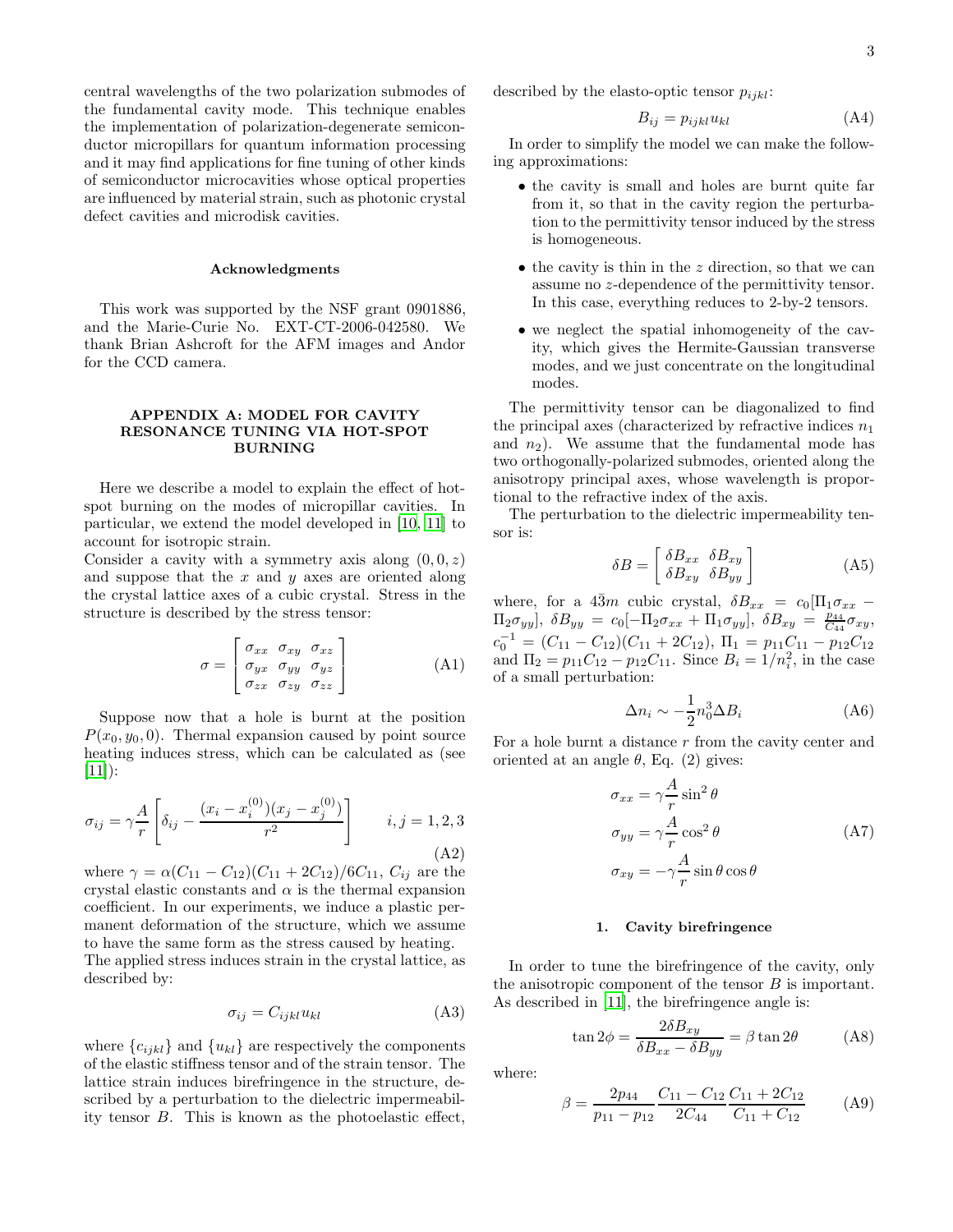## 2. Cavity resonance tuning

To tune the cavity resonance we are interested in the absolute wavelengths of the modes, and we need also the isotropic components of the involved tensors. Burning holes along one of the crystal axes  $(\theta = 0)$ :

$$
\delta B = \frac{2\xi}{r} \begin{bmatrix} \Pi_1 & 0\\ 0 & -\Pi_2 \end{bmatrix} \qquad \xi = \frac{\alpha A}{12C_{11}} \tag{A10}
$$

which means  $\Delta n_1 = -\xi n_0^3 \Pi_1/r$  and  $\Delta n_2 = \xi n_0^3 \Pi_2/r$ . For the j-th hole along the  $\theta = 0$  direction, the change in the refractive index is:

$$
(\delta n_1)_j = \xi n_0^3 \frac{\Pi_1}{r_j} \qquad (\delta n_2)_j = \xi n_0^3 \frac{\Pi_2}{r_j} \qquad (A11)
$$

The contribution of N holes gives the following values:

$$
n_1^{(N)} = n_0 + \Gamma_N n_0^3 \Pi_1 \qquad n_2^{(N)} = n_0 - \Gamma_N n_0^3 \Pi_2 \quad (A12)
$$

where:

$$
\Gamma_N = \xi \left( \sum_{j=1}^N \frac{1}{r_j} \right) \tag{A13}
$$

Eliminating  $\Gamma_N$ , a relationship between the refractive indices of the two modes after burning N holes can be found:

$$
n_2^{(N)} = n_0 + \left( n_1^{(N)} - n_0 \right) \left( -\frac{\Pi_2}{\Pi_1} \right) \tag{A14}
$$

- <span id="page-3-0"></span>[1] K. J. Vahala, Nature 424, 839 (2003).
- <span id="page-3-1"></span>[2] B. Lounis and M. Orrit, Rep. Progr. Phys. 68, 1129 (2005).
- <span id="page-3-2"></span>[3] S. Scheel, J. Mod. Opt. **56**, 141 (2009).
- <span id="page-3-3"></span>[4] S. Strauf, N. G. Stoltz, M. T. Rakher, L. A. Coldren, P. M. Petroff, and D. Bouwmeester, Nat. Photon. 1, 704 (2007).
- <span id="page-3-4"></span>[5] J. P. Reithmaier, G. Sek, A. Loffler, C. Hofmann, S. Kuhn, S. Reitzenstein, L. V. Keldysh, V. D. Kulakovskii, T. L. Reinecke, and A. Forchel, Nature 432, 197 (2004).
- <span id="page-3-5"></span>[6] M. T. Rakher, N. G. Stoltz, L. A. Coldren, P. M. Petroff, and D. Bouwmeester, Phys. Rev. Lett. 102, 097403 (2009).
- <span id="page-3-6"></span>[7] J. I. Cirac, P. Zoller, H. J. Kimble, and H. Mabuchi, Phys. Rev. Lett. 78, 3221 (1997).
- <span id="page-3-7"></span>[8] S. J. van Enk, J. I. Cirac, and P. Zoller, Phys. Rev. Lett.

which corresponds to a straight line with slope  $\rho_1 = -\frac{\Pi_2}{\Pi_1}$ . Burning holes along the orthogonal direction ( $\theta$  =

 $\pi/2$ ,  $\Delta n_1 = -\xi \frac{n_0^3}{r} \Pi_2$  and  $\Delta n_2 = \xi \frac{n_0^3}{r} \Pi_1$ , we find:

$$
n_2^{(N)} = n_0 + \left( n_1^{(N)} - n_0 \right) \left( -\frac{\Pi_1}{\Pi_2} \right) \tag{A15}
$$

which corresponds to a line with slope  $\rho_2 = -\frac{\Pi_1}{\Pi_2}$ , so that  $\rho_1 \cdot \rho_2 = 1$ .

Literature values for bulk material parameters are not very helpful in our case, since we are dealing with a complicated structure and alloys. However, just to get a sense of the effect, parameters for bulk GaAs and AlAs [\[14\]](#page-3-13) are reported in the following Table (the values for the  $C_{ij}$  coefficients are in units of  $10^{10} Nm^{-2}$ ):

|  |  | $C_{11}$ $C_{12}$ $C_{44}$ $p_{11}$ $p_{12}$                                               | $p_{44}$ |
|--|--|--------------------------------------------------------------------------------------------|----------|
|  |  | GaAs $11.88$ 5.38 5.94 -0.165 -0.140 -0.072                                                |          |
|  |  | AlAs $\left  12.02 \right  5.70 \left  5.89 \right  - 0.040 \left  -0.035 \right  - 0.010$ |          |

### APPENDIX B: AFM IMAGES OF SOME HOLES BURNT ON THE SAMPLE

In the following we attach some higher-resolution images of the laser-induced defects taken with the atomicforce microscope.

78, 4293 (1997).

- <span id="page-3-8"></span>[9] A. Högele, S. Seidl, M. Kroner, K. Karrai, R. J. Warburton, B. D. Gerardot, and P. M. Petroff, Phys. Rev. Lett. 93, 217401 (2004).
- <span id="page-3-9"></span>[10] A. K. J. van Doorn, M. P. van Exter, and J. P. Woerdman, Appl. Phys. Lett. 69, 1041 (1996).
- <span id="page-3-10"></span>[11] A. K. J. van Doorn, M. P. van Exter, and J. P. Woerdman, Appl. Phys. Lett. 69, 3635 (1996).
- <span id="page-3-11"></span>[12] N. G. Stoltz, M. Rakher, S. Strauf, A. Badolato, D. D. Lofgreen, P. M. Petroff, L. A. Coldren, and D. Bouwmeester, Appl. Phys. Lett. 87, 031105 (2005).
- <span id="page-3-12"></span>[13] A. K. J. van Doorn, M. P. van Exter, and J. P. Woerdman, IEEE Journ. of Quant. Electr. 34, 760 (1998).
- <span id="page-3-13"></span>[14] C. D. Watson, M. Poirier, J. M. Heaton, M. Lewis, and M. Boudreau, Journ. of Lightw. Tech. 22, 1598 (2004).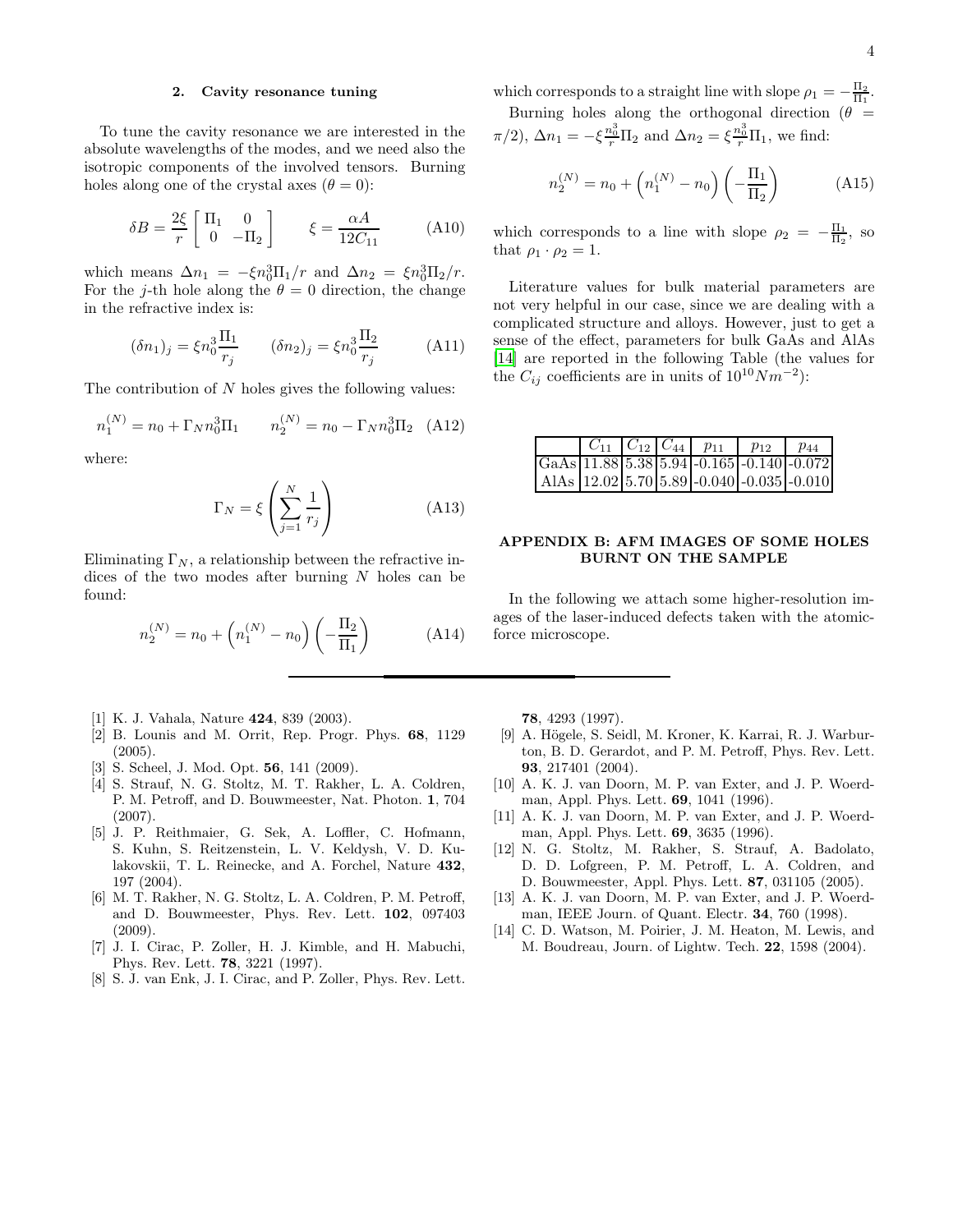FIG. 1: (a) Hole burning locations for polarization-splitting compensation (b) Atomic force microscpe (AFM) image of a hole. (c) Compensation of the polarization splitting for the fundamental cavity mode.



FIG. 2: Optical microscope image of a micropillar cavity with holes (labeled 1-24) burnt chronologically on the structure in the regions between the trenches.

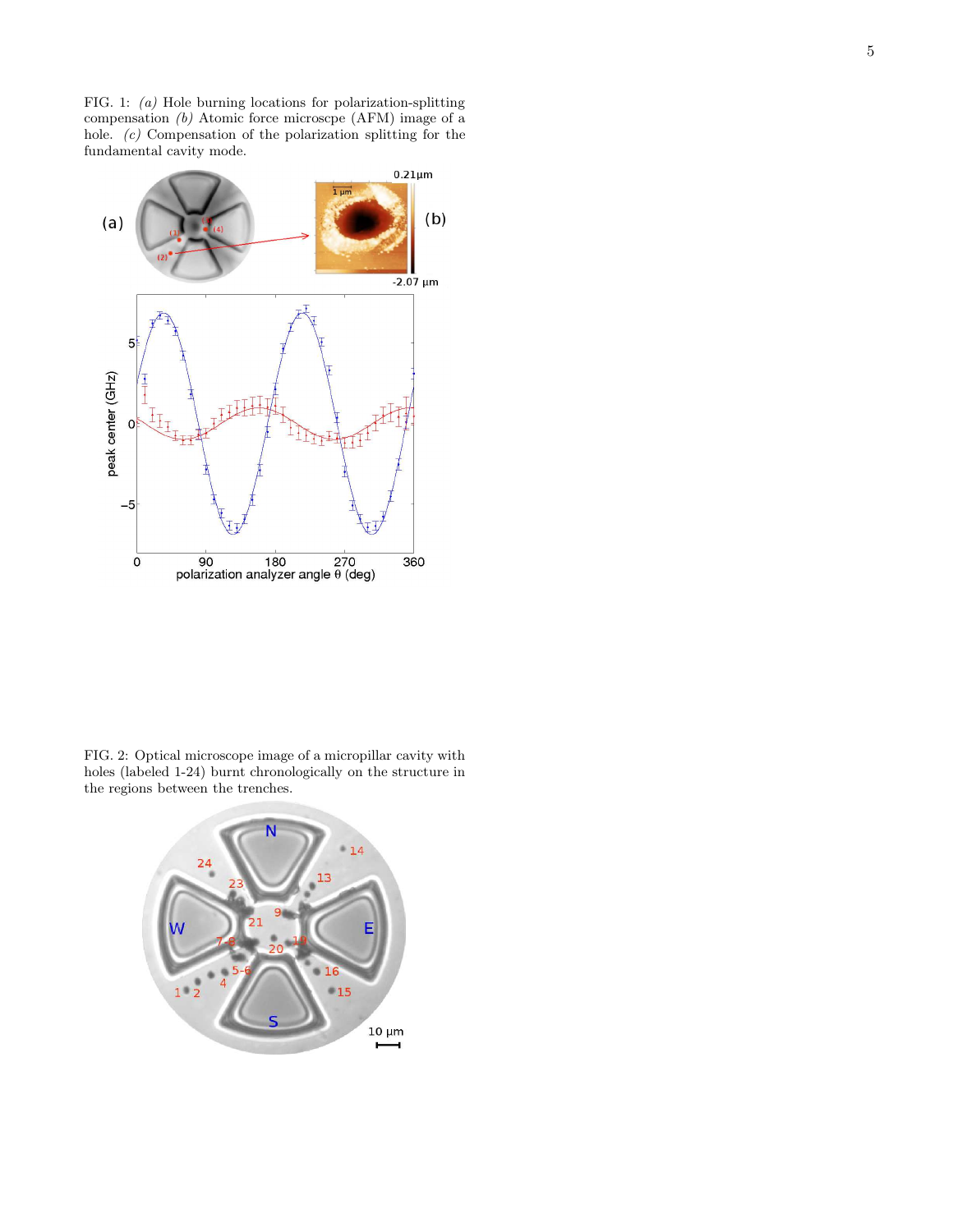